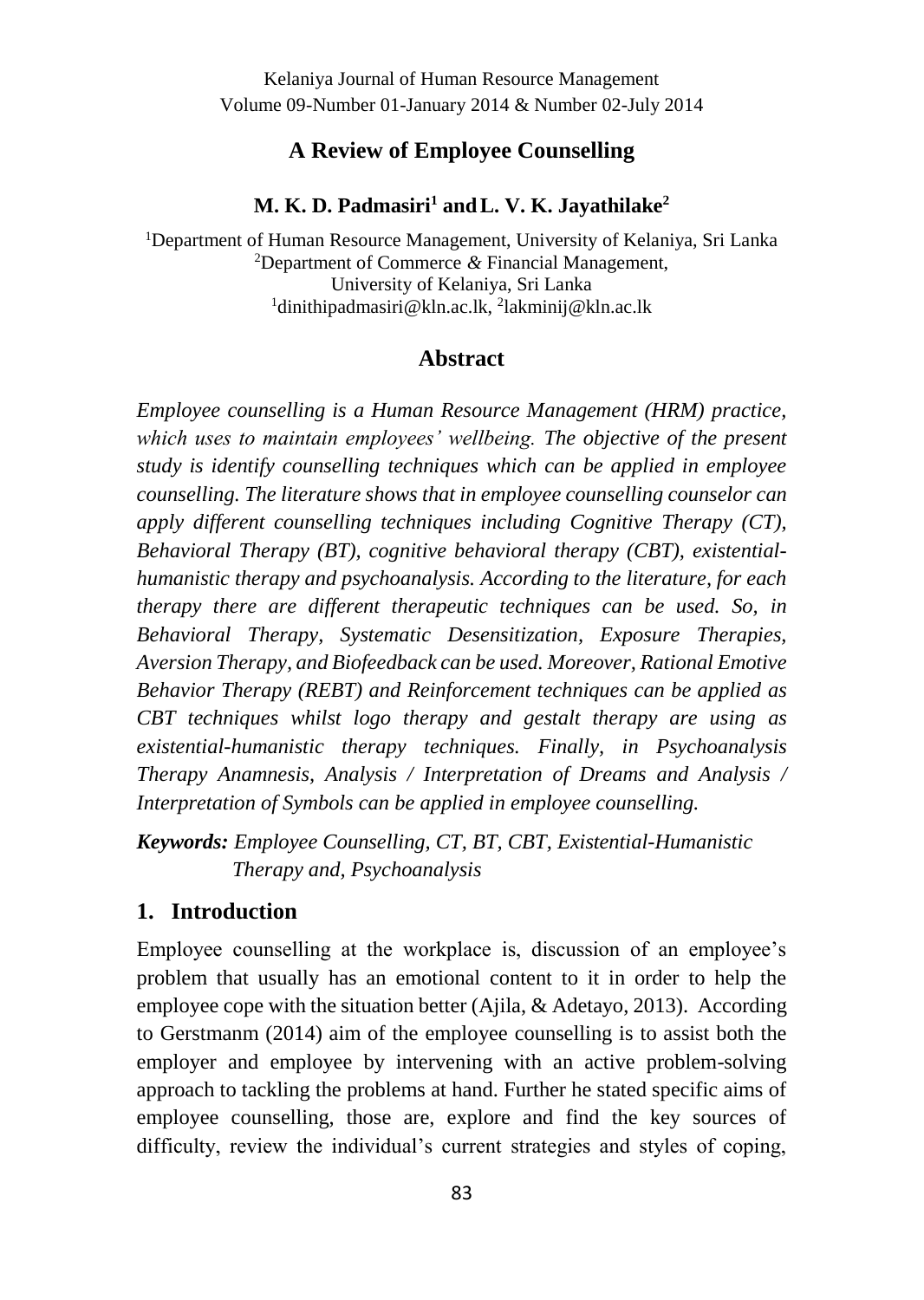implement methods of dealing with the perceived problem, thereby alleviating the issue and evaluate the effectiveness of chosen strategies. Pickerell (2011) has revealed that counselors can help individuals to find and maintain work that uses their skills, talents, and attributes in order to support career engagement. Further he revealed that counselors can also advocate for lifelong career management by keeping challenge and capacity in a reasonable balance through taking on special projects or new positions to stay challenged, engaging in continuing education, or developing an effective support system. Similarly, counselors can help employers support career engagement through special projects; cross training; transferring employees into different positions; or, in some cases, facilitating a gracious exit from the organization. Use of this model, both counselors and employers can support individuals to make the necessary career adjustments to stay fully engaged. In the words of Stone (2007), there is a process for performance counselling to boost employee performance.

### **2. Early Theoretical Findings**

Being in lines with the previous literature, the following sections precisely discuses about the employee counselling and counselling techniques which can be applied in the counselling sessions.

## *2.1.Employee Counselling*

In some cases employee counselling operate as Employee Assistant Programme (EAP) and as pointed by King (1994), EAP takes three forms: in house organizational counselling: within the organization premises do counselling, discrete contracts with external agencies; external agency do counselling for internal employees, and a 24 hour telephone link for personal counselling: based on individual employee requirement. Most of the organizations are practicing above three forms in order to maintain employee mental happiness.

According to Carroll (1995), counselors in the organization sometime called as welfare officers and organizations believe counselors are doing miraclecure for all disciplinary procedure, personal hygiene, and mental illnesses. In the same study has discussed that, good employee counselor is playing varied role with clients, maintain good communication with managers, conducting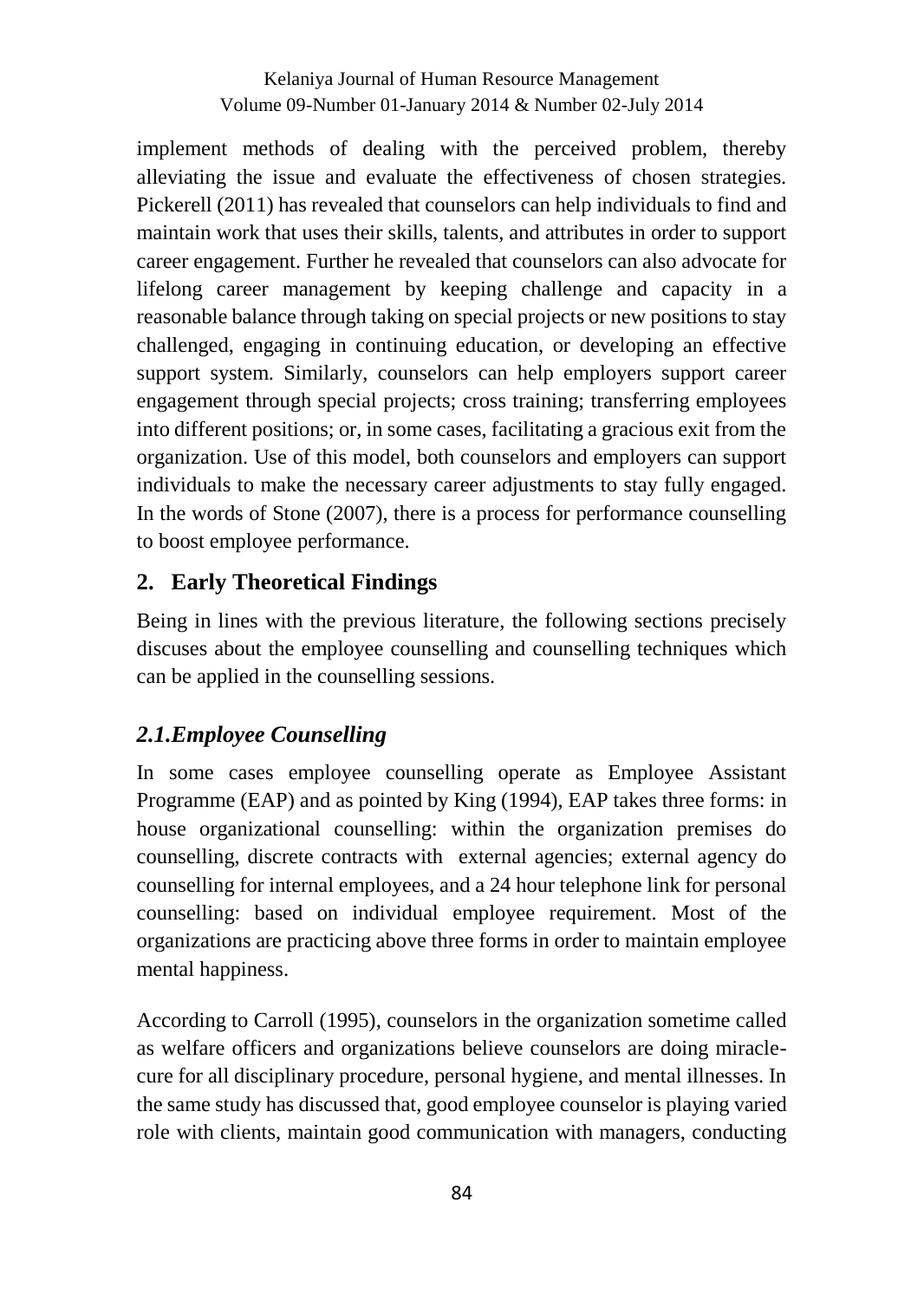training courses, and occasionally visit employees' homes. Therefore, employee counselling is not a simple mission and employee counselors are holding responsible role within the organization.

Orlans (1992) has defined the task of counselor as, "build the bridge between different worlds" and those two worlds are the world of counselling and the world of organization. Hence, counselor works as a mediator between employer and employee to create cohesive work environment. Counselor's job is one of the most difficult job hence it deals with ever changing human mind. Organizational counselor is not only a counselor but also trainer, consultant, organizational agent of change, counselling manager, informant, advocate, advice giver, diplomat, and hopefully human (Carroll, 1995).

Benefits of employee counselling listed by Mintz (2014), those are helping individual employee to understand their issue and situation clearly, helping to make decisions and alternative solutions to issues, and to coping with the situation and the stress. In the conclusion of above discussion it can be identified that employee counselling is important to any organization.

# **3. Counselling Techniques**

There are various counselling techniques in the field of counselling which support to conduct productive counselling session. Counselling technique that commonly use are, cognitive therapy, behavioral therapy, existential therapy, psychoanalysis, and humanistic therapy, and holistic therapy (American Psychology Association, 2016). In the following discussion, clearly defines counselling therapies, which are using in counselling.

# *3.1.Cognitive Therapy*

Cognitive Therapy (CT) is one of the most important psychotherapy techniques using to change human mind and validated in hundreds of cognitive psychology studies (Beck, 2010). CT is a system of psychotherapy that attempts to modify their dysfunctional behavior, and corrected the distortions in their thinking, they quickly experienced enduring improvement in their mood, symptoms, functioning, and relationships (Beck, Rush, Shaw, & Emery, 1979). CT focuses not only on their most superficial level of thinking (their automatic thoughts), but also on deeper level cognitions (their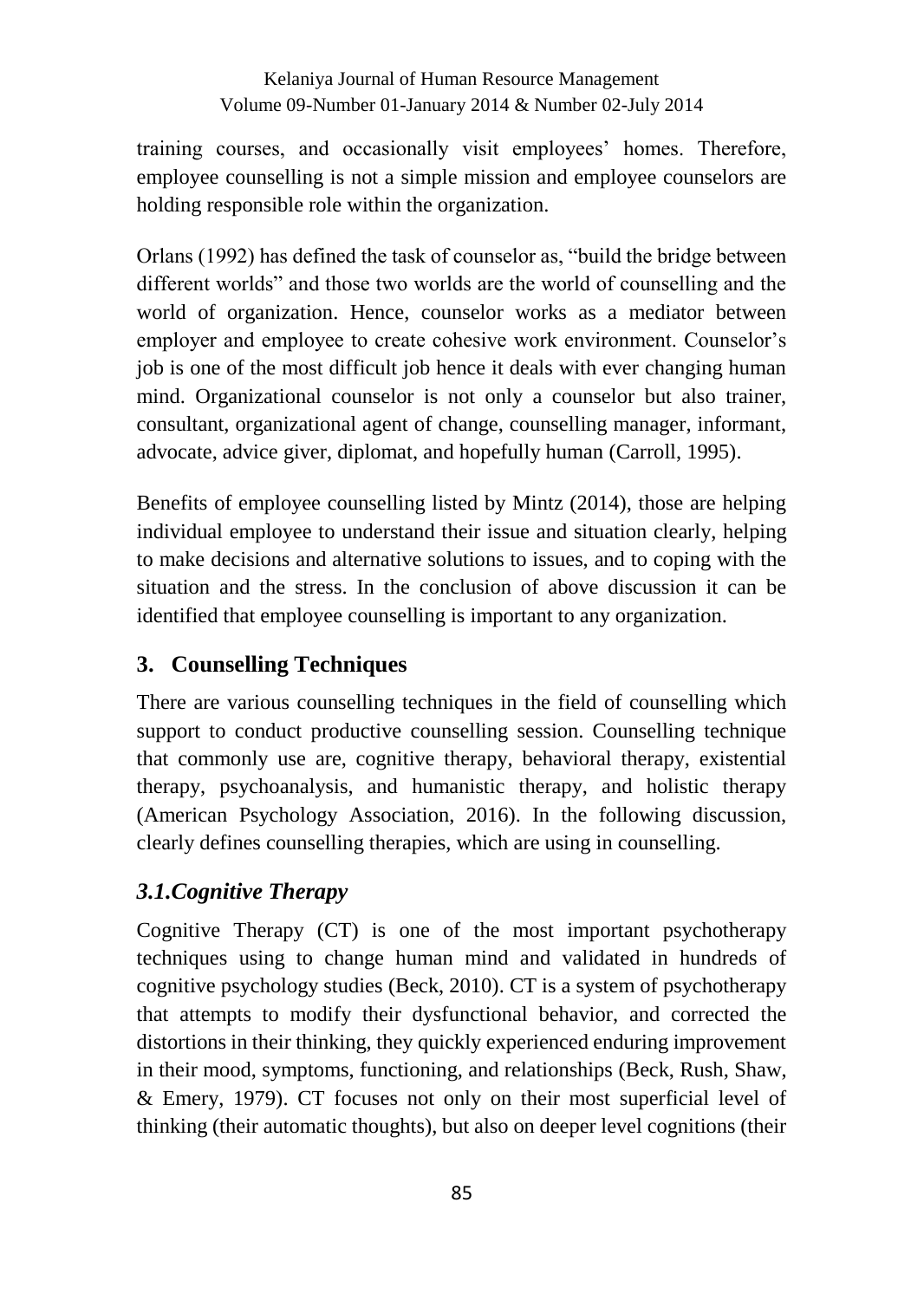basic assumptions and core beliefs) and patterns of dysfunctional behavior (Beck, 2009).

This therapy invented by Aron Beck in 1960s' and developed based on specific cognitive conceptualization of the individual. According to Beck (2010), CT is goal oriented, time focused, educative and collaborative approach, which initially conduct intensive evaluation to diagnose clients by review of client aspect of the client's history, therapist help to conceptualize and understand how client is thinking has influenced his/ her emotions and ultimately change the thinking of client on particular event. In the same study highlighted that therapist counsel clients; to solve their issue, to test their thinking themselves, to develop new core beliefs, to alter maladaptive behavior by changing the way thinking, to improve relationship and to regulate emotions by themselves. At the very first CT developed for depression subsequently, apply to develop cognitive formulations and treatments for other disorders as well. Result of that, has found CT is known to be effective in the treatment of medical conditions such as insomnia, infertility, fibromyalgia, chronic pain, irritable bowel syndrome, erectile dysfunction, obesity, premenstrual syndrome, and migraine headaches (Beck, 2010).

### *3.2.Behavioral Therapy*

In 1900s, John B. Watson introduced behaviorism theory who was the father of behaviorism and, Behavioral Therapy (BT) grounded on the theory of behaviorism (Hayes, 2004). However, it established as a psychological approach in 1950s and 1960s. Simply through this therapy, attempt to change the behavior of client and it has verified in the study of Hayes (2004) since he has stated that BT focus directly on problematic behavior and emotion, to change behavior. BT based studies observe behavior rather than mental process as in cognitive therapy. BT has been introduced Acceptance and Commitment Therapy (ACT); removal of a client's problematic behaviors from the contexts that participate in that event (merely analyzing manifested behavioral symptoms themselves) (Hayes, 2004).

There are a number of treatments used in behavioral therapy that have been scientifically validated as being successful approaches to treating symptoms. Literature on behavioral therapy shows different techniques that can be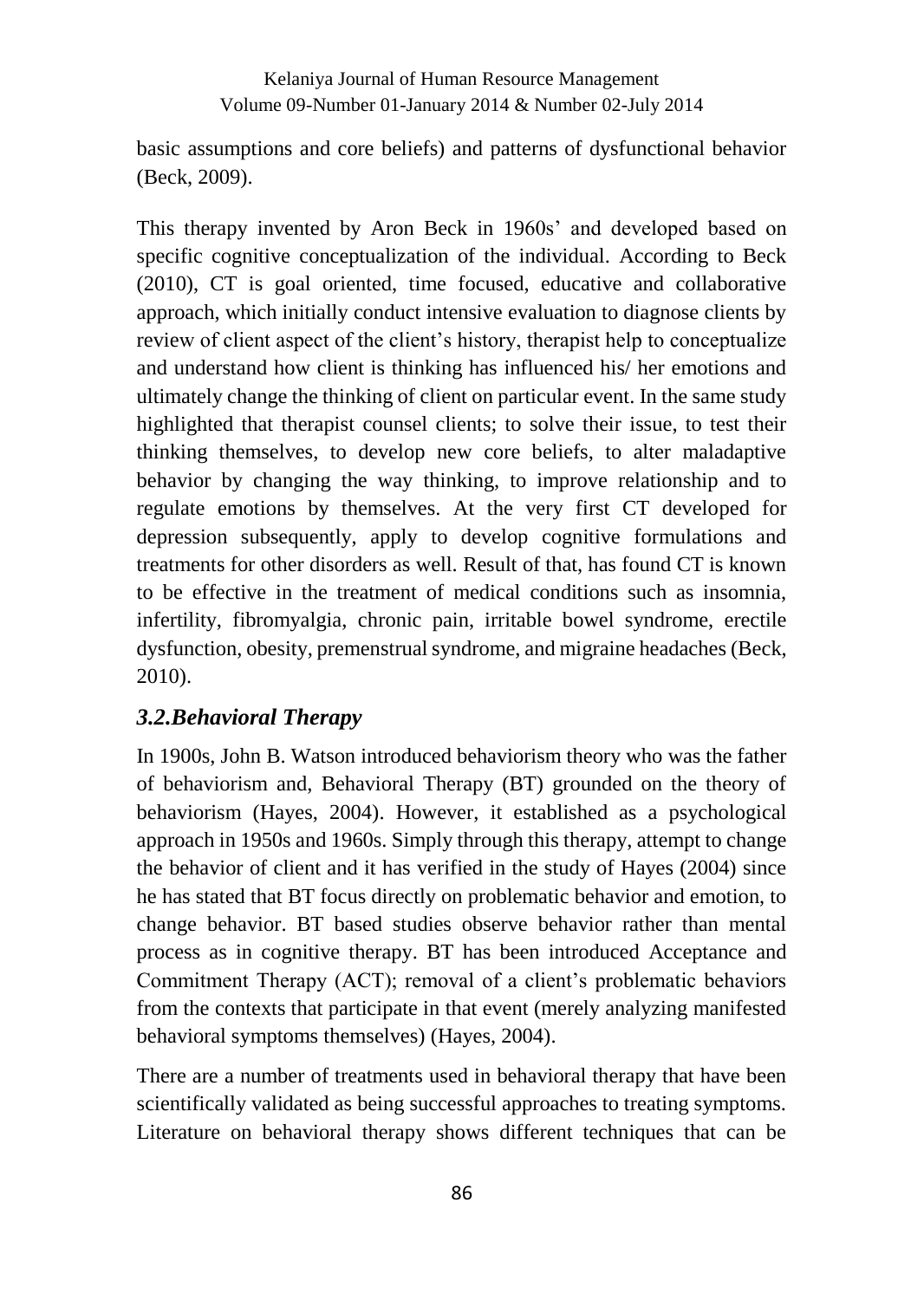applied such as, Systematic Desensitization (Weiten, 2007), Exposure Therapies (Corey, 2005), Aversion Therapy (Weiten, 2007), and Biofeedback (Weiten, 2007).

Systematic Desensitization was developed by Joseph Wolfe and was designed for clients with phobias. This treatment follows a process of "counterconditioning" meaning the association between the stimulus and the anxiety is weakened (Weiten, 2007). Exposure Therapies designed to expose the client to feared situations similar to that of systematic desensitization (Corey, 2005). The therapies included are in vivo desensitization and flooding. In vivo desensitization involves the client being exposed to real life anxiety provoking situations. The exposure is brief to begin with and eventually the client is exposed for longer periods to the fearful situation. As with systematic desensitization, the client is taught relaxation techniques to cope with the anxiety produced by the situation. Flooding involves the client being exposed to the actual or imagined fearful situation for a prolonged period of time. Aversion Therapy is the most controversial of the behavioral treatments and is used by therapists as a last resort to an aversive behavior (Weiten, 2007). This treatment involves pairing the aversive behavior (such as drinking alcohol) with a stimulus with an undesirable response (such as a medication that induces vomiting when taken with alcohol). Biofeedback involves the therapist getting feedback of the client's bodily functions and in turn providing the information to clients to help him or her engage in relaxation techniques (Weiten, 2007).

### *3.3.Cognitive Behavioral Therapy (CBT)*

To change the behavior of the client therapist must deal with feelings and thoughts in a more direct and central way. Accordingly, psychologist has introduced CBT. Among forms of psychotherapy, CBT has been taken important role, which is highly effective for adult unipolar depression, adolescent unipolar depression, generalized anxiety disorder, panic disorder with or without agoraphobia, social phobia, Post-Traumatic Stress Disorder (PTSD), and childhood depressive and anxiety disorders (Andrew & Butler, 2006). CBT focuses on changing both cognitive and behavior to rescue client. Simply CBT is a combination of the basic therapies; CT and BT (Beck, 2011). As pointed out by Andrew and Butler (2006) there is a growing trend of using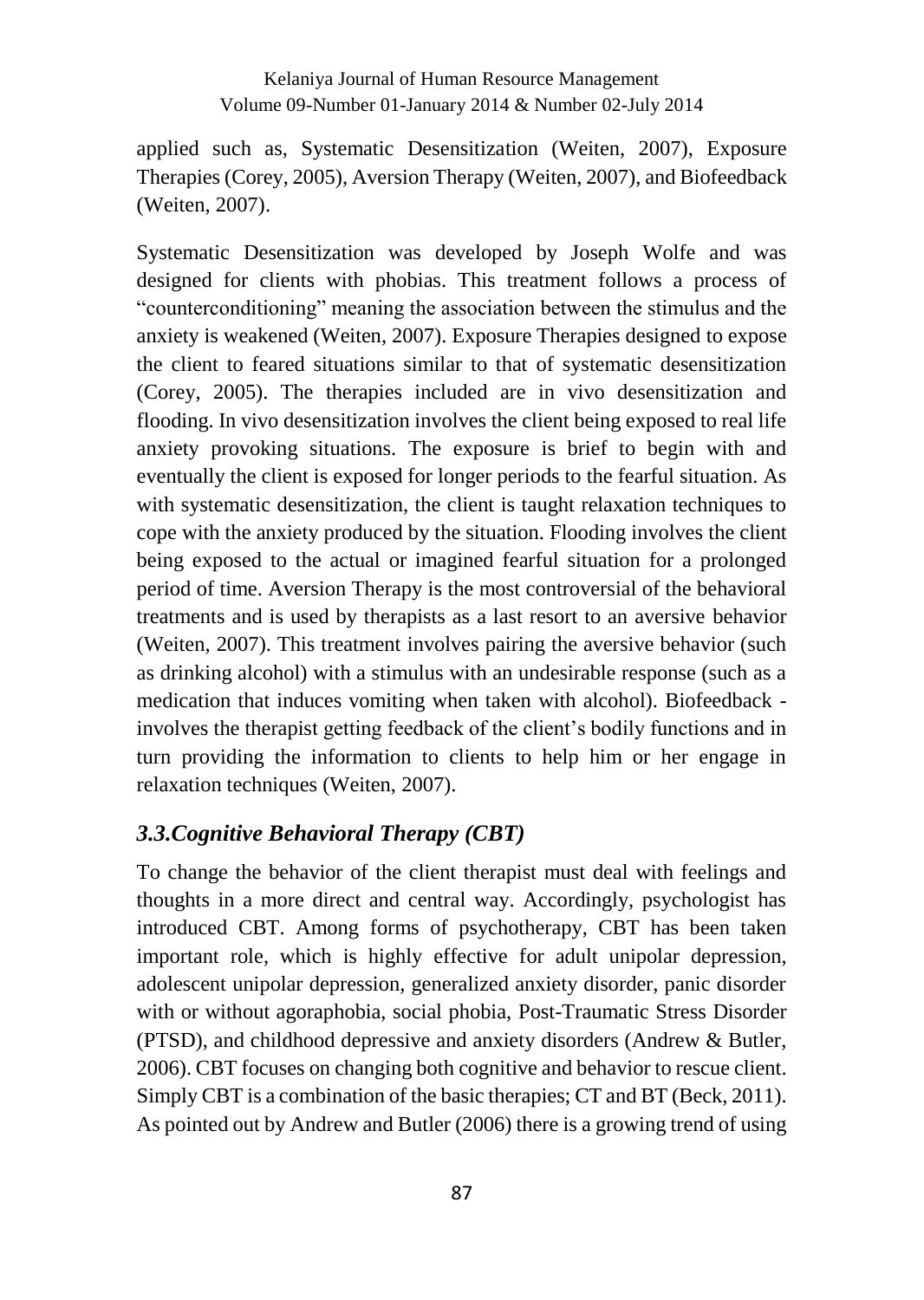CBT for mental disorders and problems hence, applying CBT will produce effective results. Distinct feature of CBT is the proposition that symptoms and dysfunctional behaviors often cognitively mediated. As per Pucci (2006) individuals improvement can be produced by modifying dysfunctional thinking and beliefs.

Rational Emotive Behavior Therapy (REBT) and Reinforcement introduce as techniques of CBT (David, 2014; Pucci, 2006). Further David (2014) has revealed that REBT uses when people become emotionally distressed due to irrational believes and that the counsellor should convince the client that he /she should replace those believes with rational believes. Reinforcement helps the client to counteract negative cognitive biases, and develop more balanced view of herself/himself about the world, and the future, restore activity levels; especially those give sense of pleasure or achievement and increase active engagement and problem solving (Pucci, 2006). Further, he has described that CBT is a collaborative approach hence client and counsellor both have to involve to get successful outcomes. Accordingly, client plays a role by defining goals, expressing concerns, learning & implementing learning whilst therapist plays a role by helping to the client for defining goals, listening, teaching, encouraging. Further, the literature has claimed that modifying dysfunctional thinking and, modifying irrational believe and behavior (REBT) result to reduced employee turnover (Proudfoot, et al., 2009).

## *3.4.Existential – Humanistic Therapy*

Based on Existential-Humanistic Theory, Existential-Humanistic Therapy EHT), provides a rich, comprehensive, and practical overview since 1978s (Krug, 2010). Main purpose of using this therapy is remove mental problems and disorders by directly making sense of human existence. Techniques, which are using in EHT are, logo therapy (Melton & Schulenberg, 2008), and gestalt therapy: emphasis on individual responsibility (Center for Substance Abuse Treatment, 1999).

Logo therapy is the main therapy describes in existential psychology. It explains the process of bringing client in to the reality in order to make selfunderstanding on real life. EHT promotes self-awareness and personal growth by stressing current reality, analyzing and altering specific patterns of response (Bugental, 1978). Gestalt therapy is an experiential and humanistic approach; it works with patients' awareness and awareness skills rather than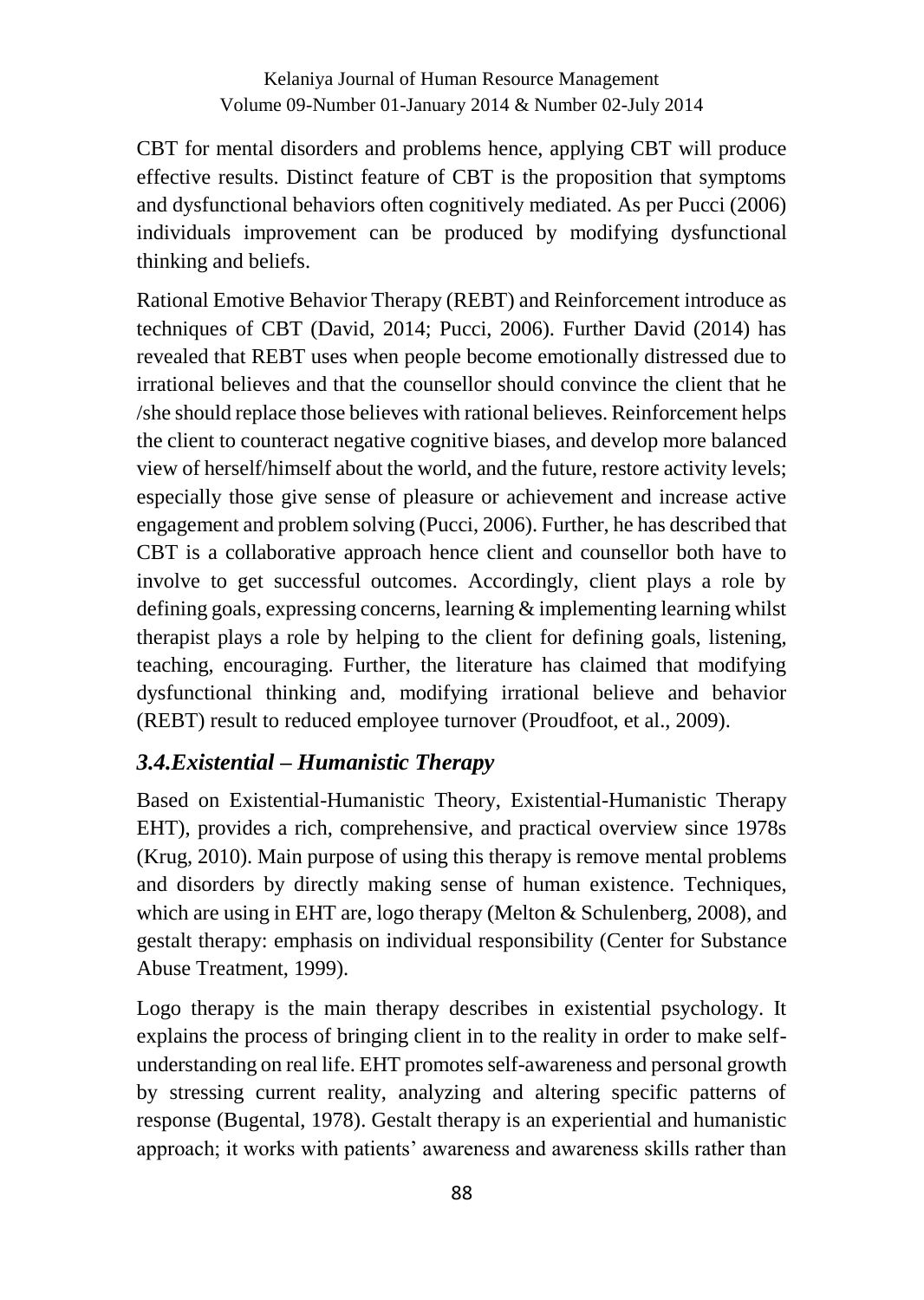using the classic psychoanalytic reliance on the analyst's interpretation of the unconscious. Also, in gestalt therapy the therapist is actively and personally engaged with the patient, rather than fostering transference by remaining in the analytic role of neutrality (Yontef & Jacobs, 1989). In addition, the literature has revealed that Logo therapy supposed to build a meaningfulness of work in order to gain employee engagement and commitment (Morrison, Burke & Greene, 2007).

# *3.5.Psychoanalysis*

Psychoanalysis was found by [Sigmund Freud](http://www.simplypsychology.org/Sigmund-Freud.html) (1856-1939) and hence father of this theory is Sigmund Freud. Freud believed that people could be cured by making conscious their [unconscious](http://www.simplypsychology.org/unconscious-mind.html) thoughts and motivations, thus gaining insight. The aim of psychoanalysis therapy is to release repressed emotions and experiences, i.e. make the unconscious conscious (McLeod, 2007).

Psychoanalysis is not a strange therapeutic technique and (Swarte, 1998). In Swarte's (1998) study linked psychoanalysis theory with the management field and elaborated that management tries to get efficiency and on the other hand, psychoanalysis tries to get efficiency in personal and professional life. Above findings supposed to verify the significance of psychoanalysis to solve issue at organizational level and in order to capture organizational success.

Further, as revealed in the site of Sigmund Freud Page (2002), psychoanalysis techniques are; Anamnesis: the interpretation of the biographic (personal) events during the psychoanalytical cure may settle the neurotic frame of the individual's psychopathology, Free Associations Method: this consists in gathering the free associations provided by the patient during the cure, Analysis/Interpretation of Dreams: dream interpretation is considered by him an irreplaceable means to access the unconscious, and Analysis/Interpretation of Symbols: symbols occur in dreams, fantasies, fairy tales and other such psychical and cultural products, and they may be interpreted in the same way as dreams.

According to Swarte (1998), even though Psychoanalysis therapy and management are two concepts, psychoanalysis can be applied to manage human behavior in organizations. Further, Wachtel (1997) revealed that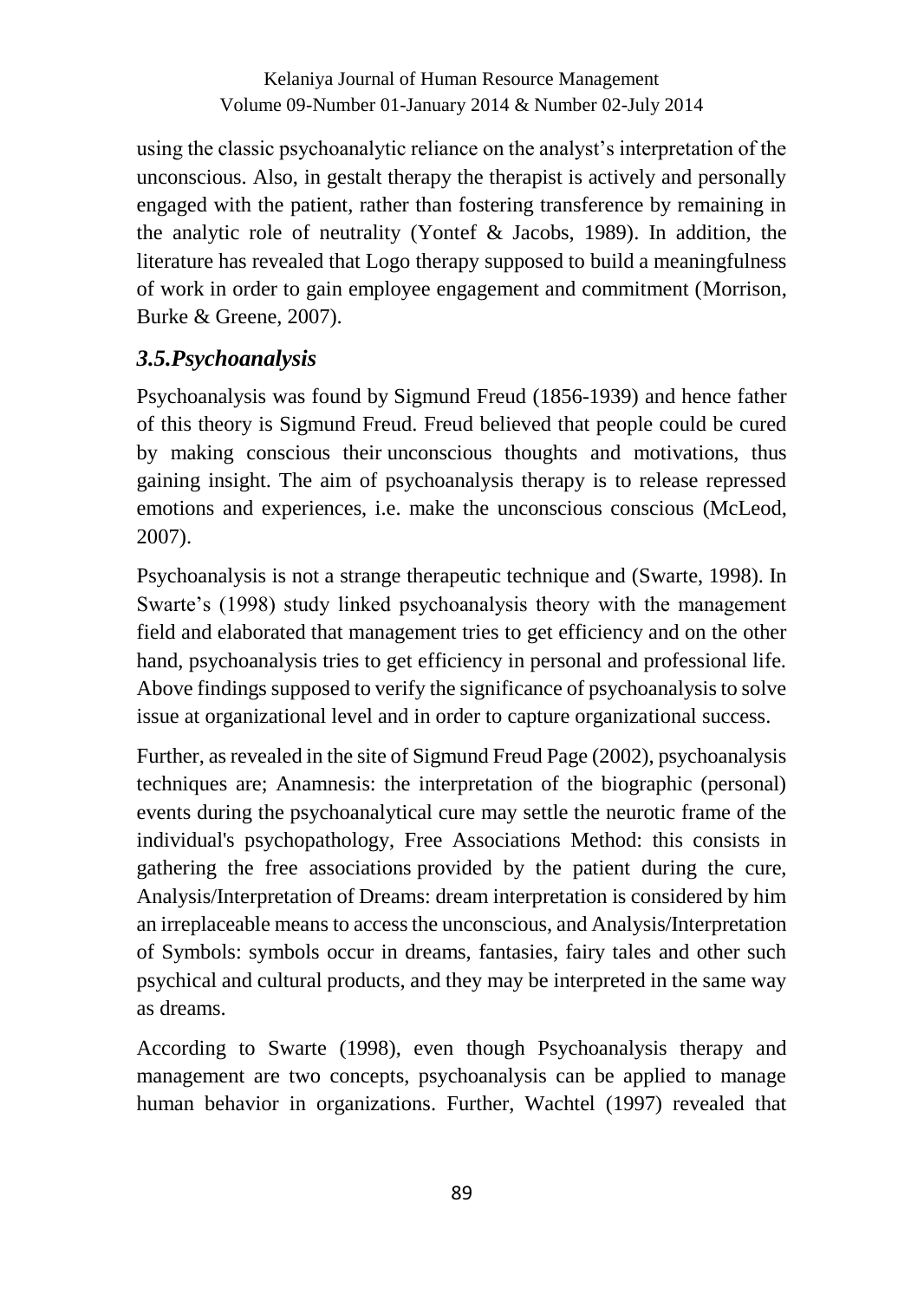psychoanalysis therapy can be used with behavioral therapy, which helps to behavioral changes of employees.

# **4. Discussion**

According to the current literature, there are different techniques in Behavioral Therapy including Systematic Desensitization (Weiten, 2007), Exposure Therapies (Corey, 2005), Aversion Therapy (Weiten, 2007), and Biofeedback (Weiten, 2007). The literature (Weiten, 2007; Corey, 2005) on above therapeutic methods showed that those therapies change the behavior of people accordingly, the present study identifies that using above therapies at the counselling process can be changed the behavior of employees.

Moreover, CBT related literature supposed to verify that Rational Emotive Behavior Therapy (REBT), and Reinforcement introduce as techniques of CBT (David, 2014; Pucci, 2006) are techniques which can be applied as CBT at the counselling. Further, literature shows (David, 2014; Pucci, 2006) that use of Rational Emotive Behavior Therapy (REBT), and Reinforcement affected to change the behavior of people at the counselling process. It implies that CBT affected on employee behavior, accordingly the present study attempts to find the impact of counselling on employee retention. Furthermore, Proudfoot et al. (2009) verified that modifying irrational believe and behavior (REBT) in CBT result to reduced employee turnover. Therefore, the present study recognizes that CBT can be applied as counselling technique.

Techniques, which identified in existential-humanistic therapy was, logo therapy (Melton & Schulenberg, 2008), and gestalt therapy: emphasis on individual responsibility (Center for Substance Abuse Treatment, 1999). Literature has revealed that Logo therapy supposed to build a meaningfulness of work in order to gain employee engagement and commitment (Morrison et al., 2007). Therefore, the present study intends to apply logo therapy as counselling technique in existential-humanistic therapy and in order to gain employee engagement and commitment even at the exit interview time. Thereby, the researcher attempts to retain employee moreover in the organization. Moreover, Martin et al. (2011) revealed that purpose in life might motivate behavior change by means of perceived discrepancy of values and goals with behavior. Existential- Humanistic therapy supposed to build a purpose for life (Krug, 2010) accordingly, this study identified that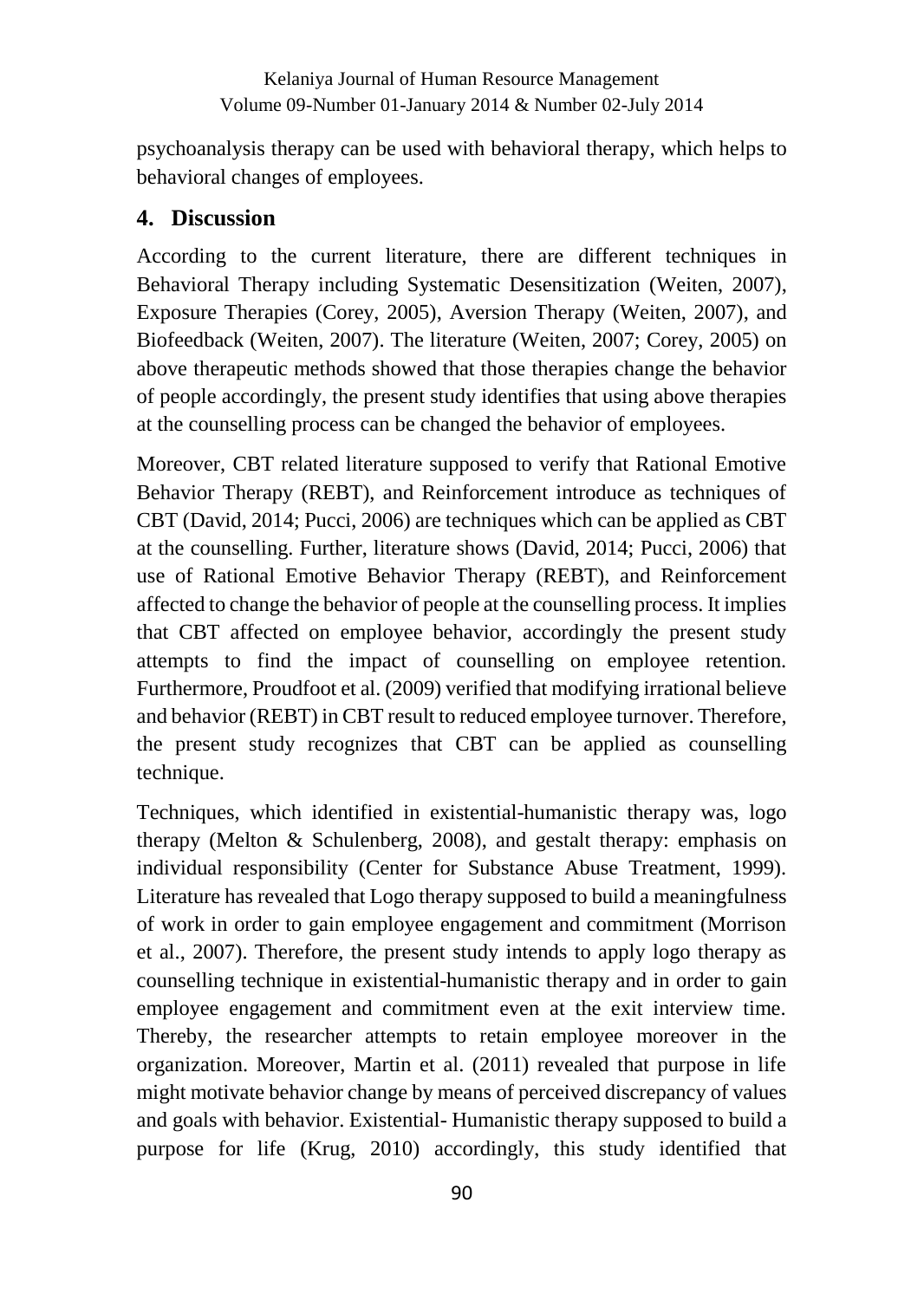Existential- Humanistic therapy supposed to change the human behavior. Therefore, employee counselors can apply Existential- Humanistic therapy to change the behavior of people while building a purpose for life.

The literature shows various techniques in Psychoanalysis Therapy as, Anamnesis: the interpretation of the biographic events and settle the issue, Free Associations Method: freely associate with the client, Analysis/Interpretation of Dreams: dream interpretation, and Analysis/Interpretation of Symbols: symbols occur in dreams (Sigmund Freud Page, 2002). As per Swarte (1998), psychoanalysis can be applied to manage human behavior in organizations. Therefore, the present study identifies that counseling can be applied to change the behavior of employees.

# **5. Conclusion**

The main objective of the present study was identify counselling techniques in order to recommend them for employee counselling. The available literature showed that counselling could be used to change the human behavior accordingly counselors or Human Resource Management practitioners can apply different counselling technique in employee counselling to change the human behavior and to improve employees' wellbeing. The literature suggested to use cognitive therapy, behavioral therapy, CBT, existential-humanistic therapy and psychoanalysis in counselling. Thus, the present study recommend to practice above counselling techniques in employee counselling.

## **6. References**

- Ajila, C. O., & Adetayo, H. O. (2013, Nov 1). Workplace Counselling: Implications for Enhanced Productivity. *IFE Psychologia, 21*(3), 197- 210.
- Andrew C. Butler a, J. E. (2006). The empirical status of cognitivebehavioral therapy:A review of meta-analyses. *Clinical Psychology Review*, 17-31.
- Beck , J. S. (2011). *Cognitive behavior therapy: Basics and beyond* (2nd ed.). New York: NY: The Guilford Press.
- Beck, A. T. (1964). Thinking and depression: Theory and therapy. *Archives of General Psychiatry, 10*(1), 561-571.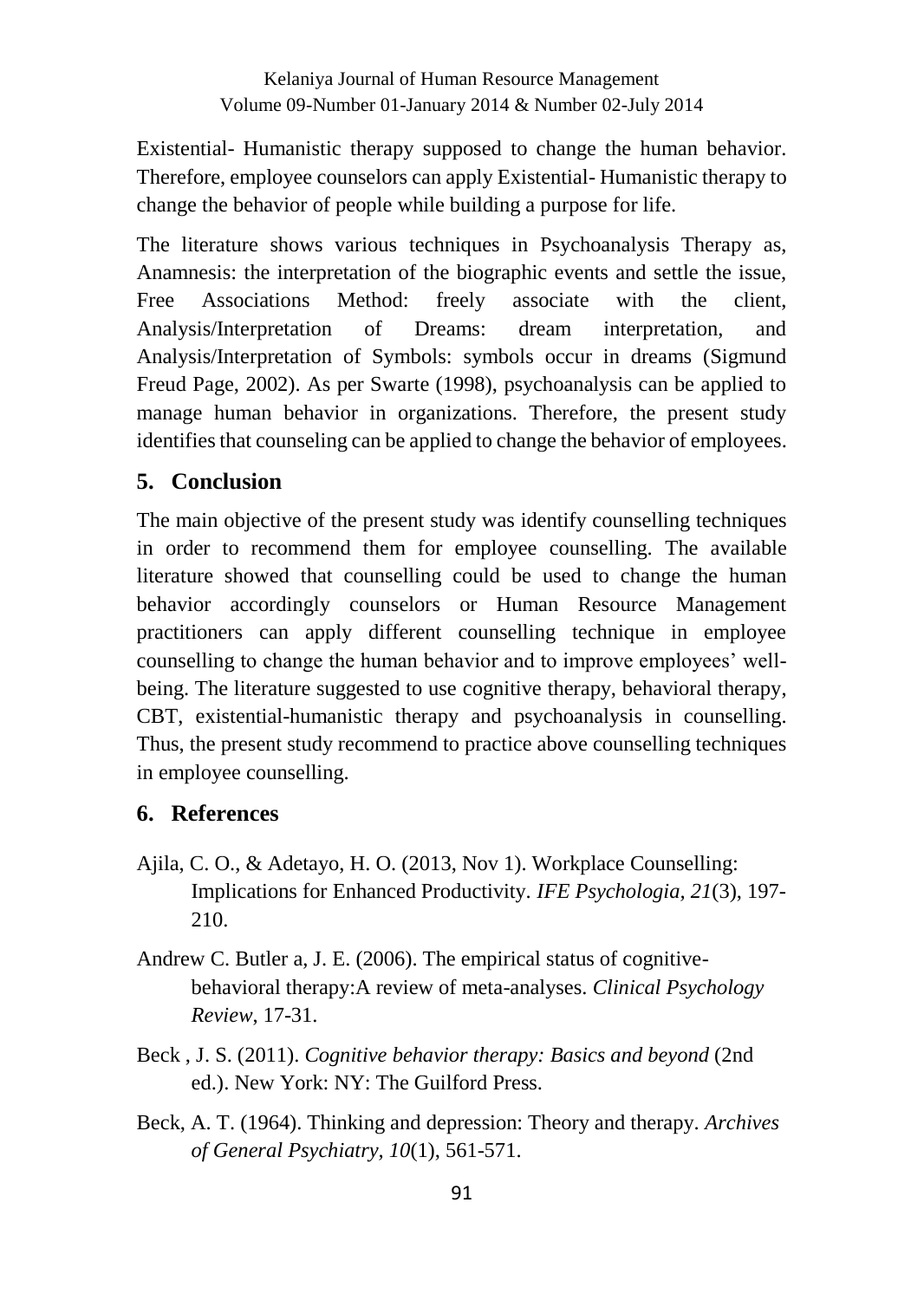- Beck, A. T., Rush, A. J., Shaw, B. F., & Emery, G. (1979). *Cognitive therapy of depression.* New York: Guilford Press.
- Beck, J. S. (1995). *Cognitive therapy: Basics and beyond.* New York: Guilford Press.
- Beck, J. S. (2009). *The Corsini Encyclopedia of Psychology.* (I. B. Weiner, & W. E. Craighead, Eds.) John Wiley & Sons, Inc.
- Beck, J. S. (2010, Jan 30). *Cognitive Therapy.* Beck Institute for Cognitive Therapy and Research and University of Pennsylvania.
- Bugental, J. (1978). *Psychotherapy and Process: The fundamentals of an existential-humanistic approach.* Menlo Park: CA: Addison-Wesley.
- Carroll, M. (1995). The counsellor in organizational settings some reflections. *Employee Councelling Today, 7*(1), 23-29.
- Center for Substance Abuse Treatment. (1999). Chapter 6 --Brief Humanistic and Existential Therapies. In R. (. Administration, *Treatment Improvement Protocol (TIP) Series.* US.
- Corey, C. (2005). *Theory and practice of counseling & psychotherapy* (7th ed.). Belmont: CA: Thomson Learning.
- David, D. (2014). *Rational Emotive Behavior Therapy in the Context of Modern Psychological Research.* New York: Albert Ellis Institute.
- Denzin, K. N., & Lincoln, S. Y. (2003). Introduction: The Discipline and Practice of Qualitative Research. In Y. S. K. Denzin (Ed.), *Qualitative Research* (pp. 1-32). Thousands Oaks: CA; Sage.
- Gerstmanm, P. (2014). *pgagroup*. Retrieved from PGA Group: www.pgagroup.com/employee-counseling
- Hayes, S. C. (2004). Acceptance and Commitment Therapy,Relational Frame Theory, and the Third Wave of Behavioral and Cognitive Therapies. *Behavioural Therapy*, 639-665.
- King, S. (1994). Counselling through Employee Assistance Programmes. *Management Development Review, 07*.
- Krug, K. J. (2010). *Existential–Humanistic Therapy.* Washington: American Psychological Association.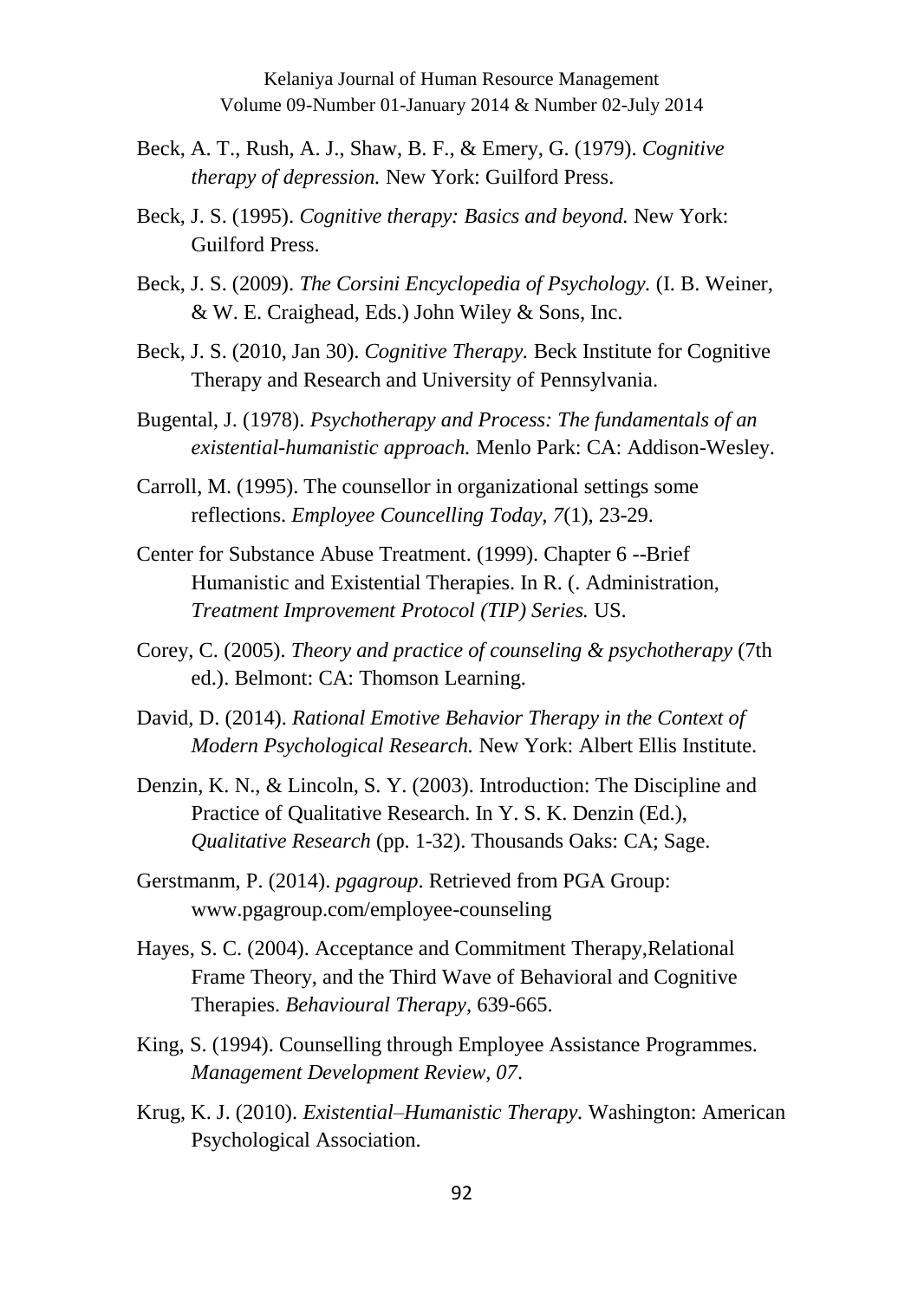- Martin, R. A., MacKinnon, S., Johnson, J., & Rohsenow, D. J. (2011, Sep 1). Purpose in Life Predicts Treatment Outcome Among Adult Cocaine Abusers in Treatment. *40*(2), 18-188.
- McLeod, S. (2007). *Psychoanalysis*. Retrieved August 08, 2016, from simplypsychology.org: http://www.simplypsychology.org/psychoanalysis.html
- Melton, A. M., & Schulenberg, S. E. (2008). On the Measurement of Meaning: Logotherapy's Empirical Contributions to Humanistic Psychology. *The Humanistic Psychologist, 36*(1), 31-44.
- Mintz. (2014, 08 14). *Benefits of Workplace Counseling*. Retrieved 02 19, 2016, from workplace ethics advice: http://www.workplaceethicsadvice.com/2014/08/benefits-ofworkplace-counseling.html
- Morrison, E. E., Burke, G. C., & Greene, L. (2007). *Meaning in Motivation: Does Your Organization Need an Inner Life?* Faculty Publications-School of Health Administration, Texas State University.
- Orlans, V. (1992). Counselling in the workplace. *Part 1 - Counsellor perspectives and training, 01*(01), 19-21.
- Pickerell, R. A. (2011). career engagement: bridging career . *journal of employment counseling*, 185-189.
- Proudfoot, J. G., Corr , P. J., & Davi, G. (2009). Cognitive-behavioural training to change attributional style improves employee well-being, job satisfaction, productivity, and turnover. *Perosnality and Individual Differences, 46*(1), 147-153.
- Pucci, A. R. (2006). *The client's guide to cognitive-behavioral therapy : how to live a healthy, happy life-- no matter what* (Vol. 02). New York: iUniverse.
- Sigmund Freud Page. (2002). *Introduction to the Psychoanalytic Techniques*. Retrieved August 08, 2016, from Sigmund Freud - Life and Work: http://www.freudfile.org/
- Stone, M. F. (2007). *Coaching, counseling and mentroing: How to Choose & Use the Right Technique to boost employee performance.*